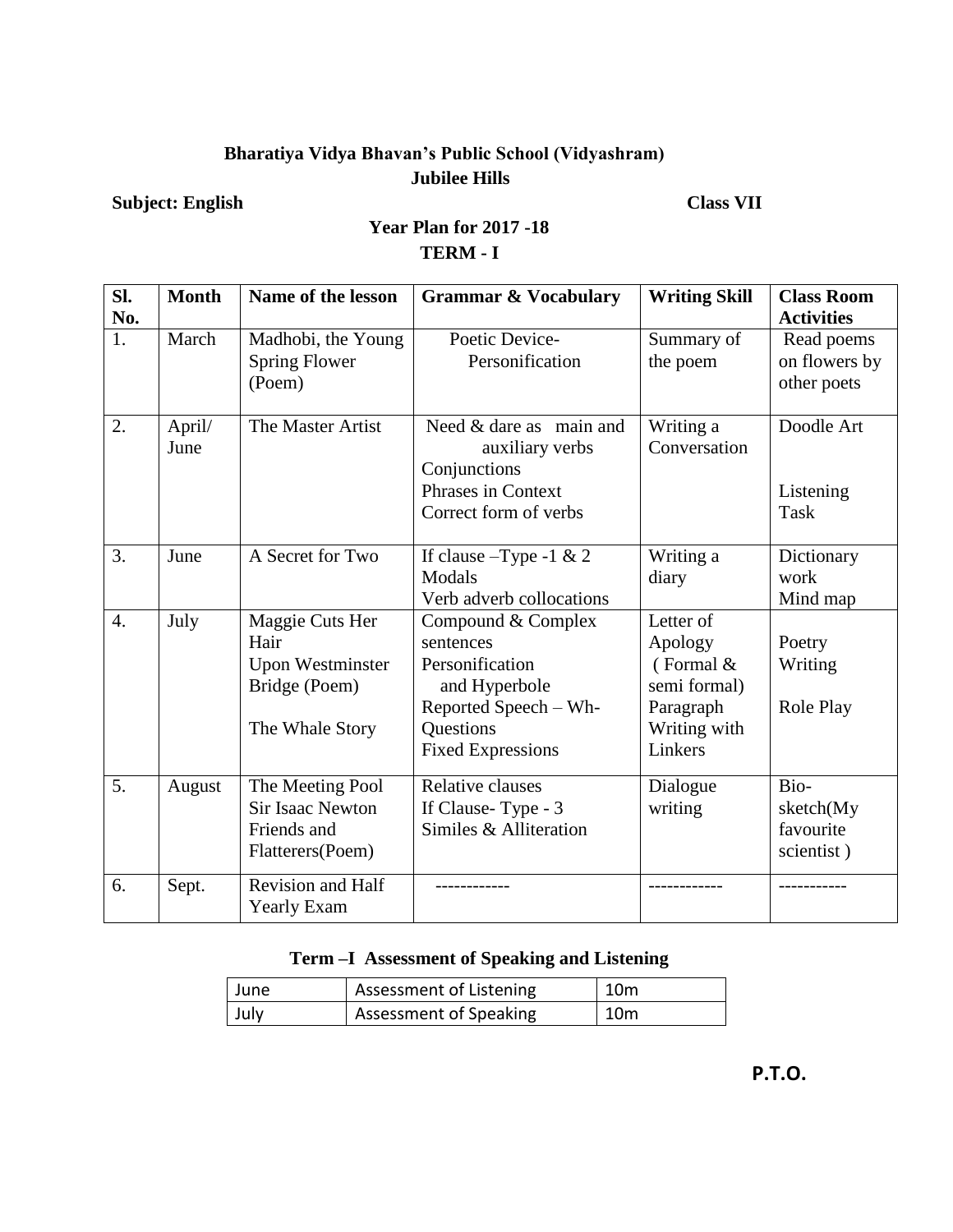| SI. | <b>Month</b> | Name of the              | Grammar &               | <b>Writing</b> | <b>Class Room</b>     |
|-----|--------------|--------------------------|-------------------------|----------------|-----------------------|
| No. |              | lesson                   | <b>Vocabulary</b>       | <b>Skill</b>   | <b>Activities</b>     |
| 1.  | Oct.         | 1. Vet in the Forest     | The passive with        | Letter to      |                       |
|     |              |                          | Questions               | the Editor     | <b>Listening Task</b> |
|     |              | A Narrow Fellow in       | Meanings of words       |                |                       |
|     |              | the Grass (Poem)         | Metaphors               | Character      | Dictionary work       |
|     |              | 2. My Unknown            | Can and possible        | Sketch         |                       |
|     |              | Friend                   | <b>Articles</b>         |                |                       |
| 2.  | Nov.         | Break, Break,            | Repetition              |                |                       |
|     |              | Break (Poem)             |                         | <b>Notice</b>  | Declamation           |
|     |              |                          | Expressing future event | Writing        | Writing short         |
|     |              | 3.Everest                | <b>Mixed Tenses</b>     |                | stories               |
|     |              | Reactions                | Collocations            |                |                       |
|     |              |                          |                         |                |                       |
| 3.  | Dec.         | <b>Wandering Singers</b> | Alliteration, Hyperbole |                |                       |
|     |              | (Poem)                   | Simple Past and Past    | Speech         | Reading               |
|     |              |                          | <b>Perfect Tense</b>    | Writing        | Comprehension         |
|     |              | 3. His First Flight      | Verb forms              |                |                       |
|     |              |                          |                         |                | Framing-              |
|     |              |                          |                         |                | Questions             |
| 4.  | Jan.         | 4. Zero Hour             | Past Perfect            | Story          | <b>Photo Captions</b> |
|     |              |                          | Progressive             | Writing        |                       |
|     |              |                          | Tense                   |                |                       |
| 5.  | Feb.         | Lobster Quadrille        | Repetitive              |                |                       |
|     |              | (Poem)                   | refrain                 |                |                       |
|     |              |                          |                         |                |                       |

| Term - II Assessment of Speaking and Listening |  |
|------------------------------------------------|--|
|                                                |  |

| Dec. | Assessment of Listening       | 10m |
|------|-------------------------------|-----|
| Jan. | <b>Assessment of Speaking</b> | 10m |

 **\_\_\_\_\_\_\_\_\_\_ xxxxxxxxxxxxxxxx \_\_\_\_\_\_\_\_\_\_\_\_\_\_**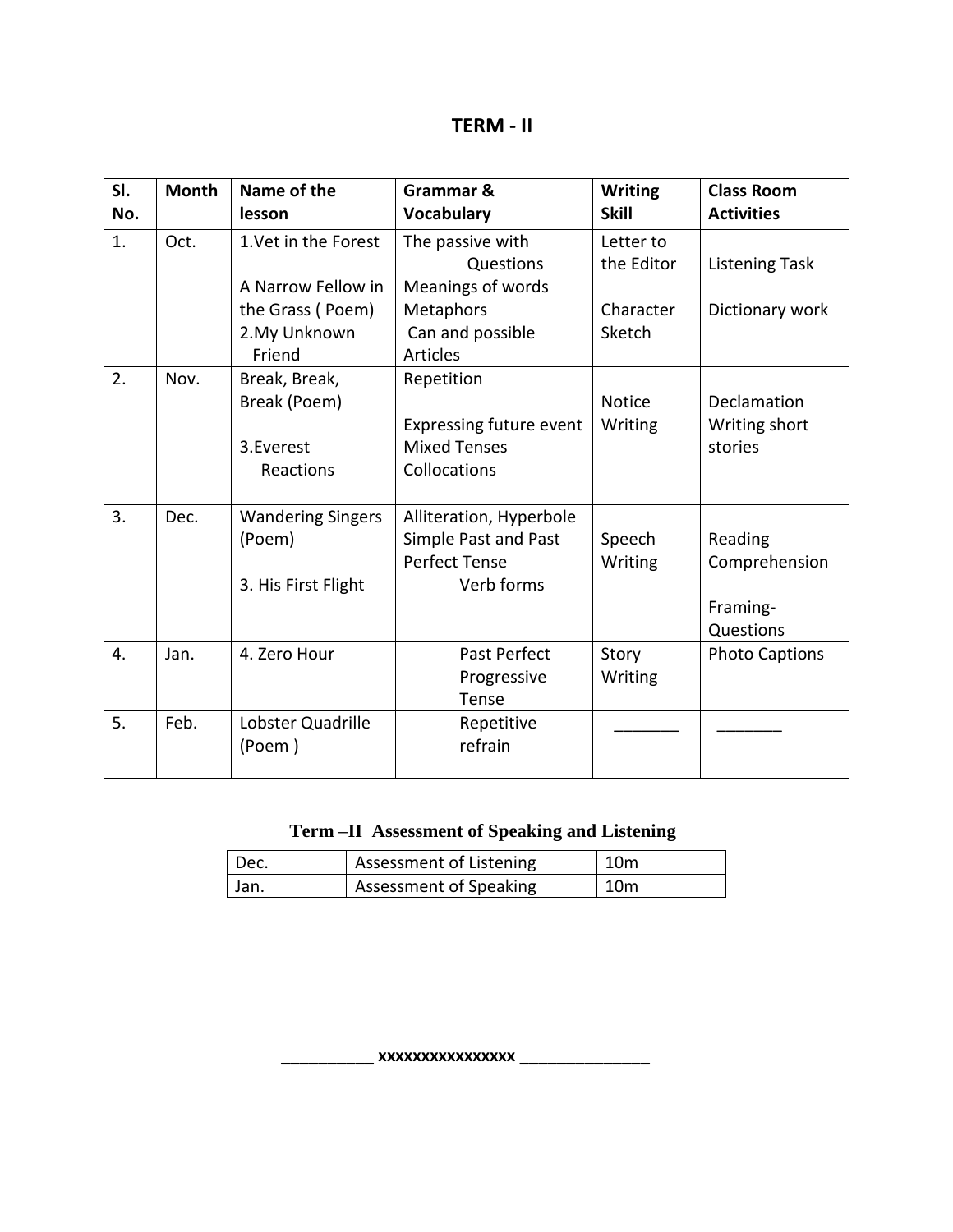### **Bharatiya Vidya Bhavan's Public School (Vidyashram) Jubilee Hills**

## **Subject: English Class VII**

 **Syllabus for Term- I Assessment 2017 -18** 

| <b>Type of Assessment</b> | <b>Syllabus</b>                                                                                                   |
|---------------------------|-------------------------------------------------------------------------------------------------------------------|
| Periodic Test - 1         | 1. The Master Artist<br>Madhobi, the young Spring Flower (Poem)<br>Grammar: Correct form of verbs<br>Conjunctions |
| Periodic Test $-2$        | A Secret for Two<br>Upon the Westminster Bridge (Poem)<br>Grammar: Modals<br>IF - Clause type $-1$ and 2          |

## **Syllabus for Half yearly Examination- 2017-18.**

| Lessons:                   | Grammar:                      | <b>Writing Skill:</b> |
|----------------------------|-------------------------------|-----------------------|
| 1. The Master Artist       | Correct form of verbs         | 1. Writing a diary    |
| 2. A Secret for Two        | Conjunctions                  | 2. Letter of Apology  |
| Maggie Cuts her Hair<br>3. | <b>Modals</b>                 | 3. Dialogue Writing   |
| The Whale Story<br>4.      | If clause type 1,2& 3         | 4. Paragraph Writing  |
| The Meeting Pool<br>5.     | Reported speech - imperatives | <b>Reading Skill:</b> |
| Sir Isaac Newton<br>6.     | Relative clauses              | Unseen Comprehension  |
| Poems:                     | Adverbs of manner             | Passages              |
| 1. Madhobi, The Young      | <b>Fixed expressions</b>      |                       |
| <b>Spring Flower</b>       |                               |                       |
| 2. Upon the Westminster    |                               |                       |
| <b>Bridge</b>              |                               |                       |
| 3. Friends and Flatterers  |                               |                       |
|                            |                               |                       |